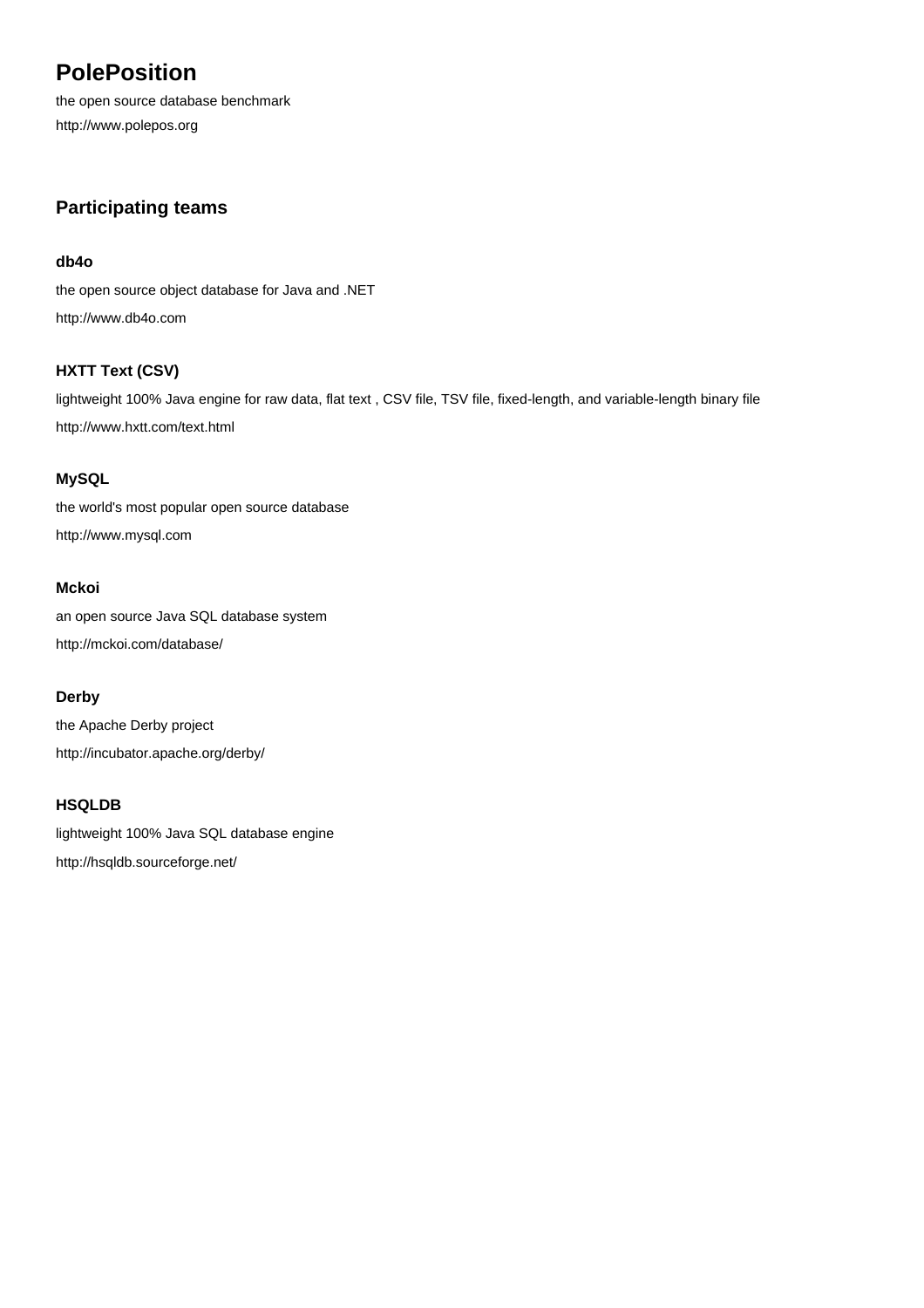writes, reads and deletes unstructured flat objects of one kind in bulk mode

| t [time in ms]        | objects:3000 | objects:10000 | objects:30000 | objects:100000 |
|-----------------------|--------------|---------------|---------------|----------------|
| db4o/4.5.200          | 501          | 832           | 2500          | 8376           |
| <b>JDBC/HXTT Text</b> | 513          | 870           | 2775          | 9401           |
| <b>JDBC/MySQL</b>     | 1208         | 3357          | 10354         | 33994          |
| <b>JDBC/Mckoi</b>     | 1961         | 4382          | 14503         | 49029          |
| <b>JDBC/Derby</b>     | 1022         | 1189          | 3382          | 11753          |
| <b>JDBC/HSQLDB</b>    | 135          | 141           | 18740         | 68103          |

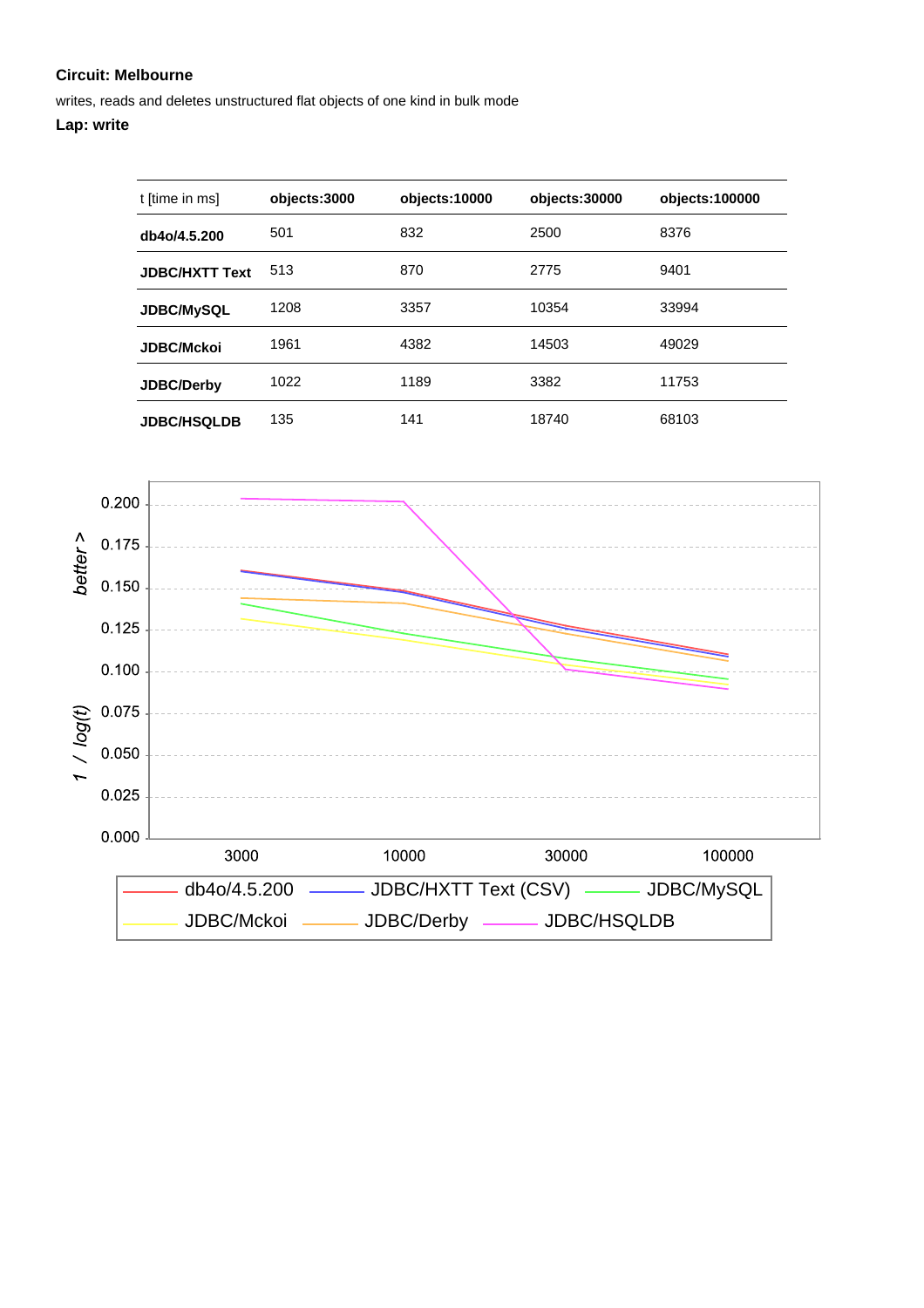writes, reads and deletes unstructured flat objects of one kind in bulk mode

## **Lap: read**

| t [time in ms]        | objects:3000 | objects:10000 | objects:30000 | objects:100000 |
|-----------------------|--------------|---------------|---------------|----------------|
| db4o/4.5.200          | 237          | 621           | 1718          | 5622           |
| <b>JDBC/HXTT Text</b> | 82           | 77            | 341           | 866            |
| <b>JDBC/MySQL</b>     | 26           | 45            | 136           | 441            |
| <b>JDBC/Mckoi</b>     | 188          | 530           | 2152          | 6831           |
| <b>JDBC/Derby</b>     | 112          | 34            | 93            | 429            |
| <b>JDBC/HSQLDB</b>    | 46           | 15            | 84            | 1456           |

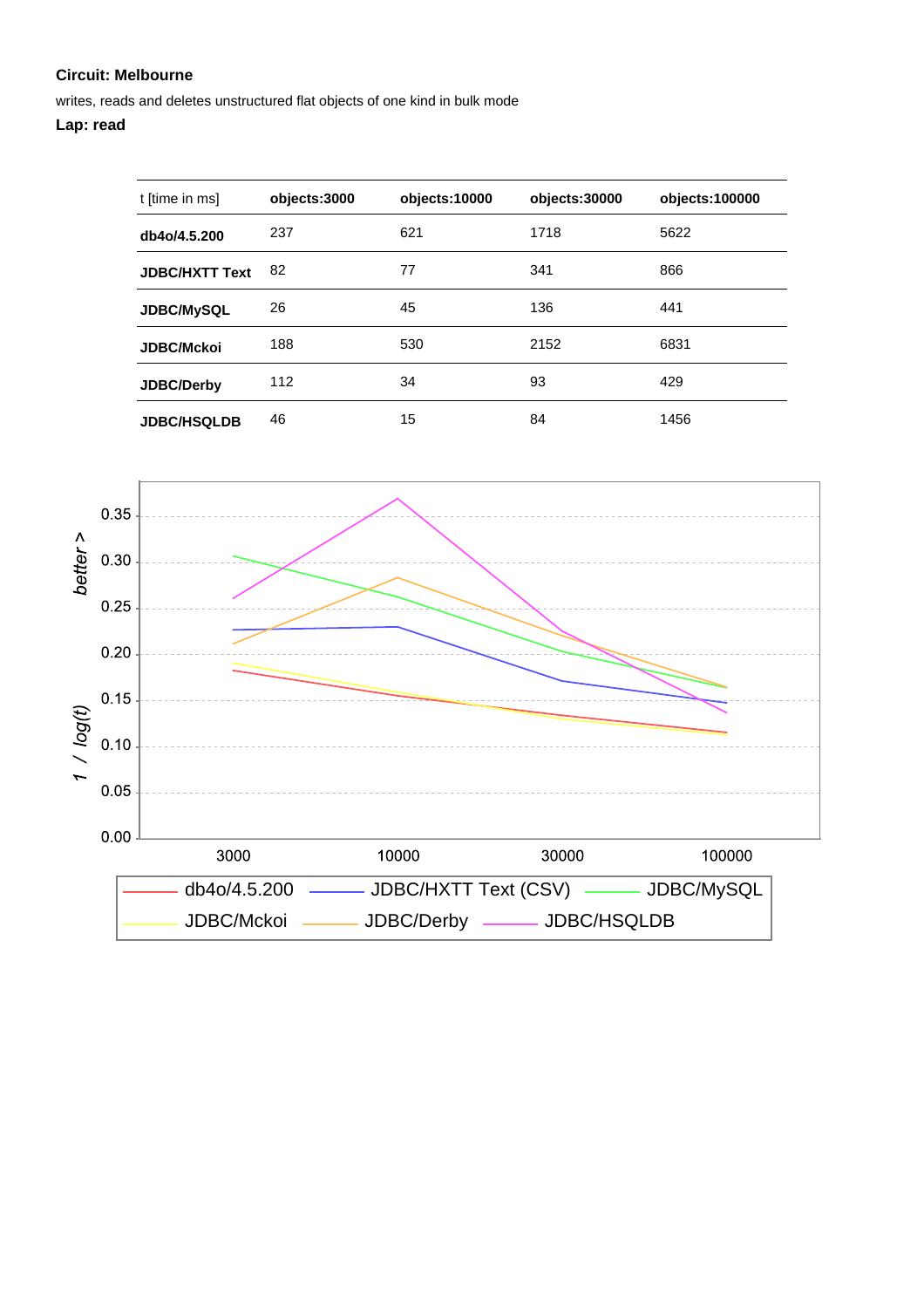writes, reads and deletes unstructured flat objects of one kind in bulk mode

## **Lap: read\_hot**

| t [time in ms]        | objects:3000 | objects:10000 | objects:30000 | objects:100000 |
|-----------------------|--------------|---------------|---------------|----------------|
| db4o/4.5.200          | 165          | 543           | 1915          | 5500           |
| <b>JDBC/HXTT Text</b> | 23           | 72            | 232           | 741            |
| <b>JDBC/MySQL</b>     | 18           | 46            | 133           | 433            |
| <b>JDBC/Mckoi</b>     | 19           | 60            | 2057          | 6721           |
| JDBC/Derby            | 8            | 37            | 83            | 583            |
| <b>JDBC/HSQLDB</b>    | 10           | 28            | 91            | 1631           |

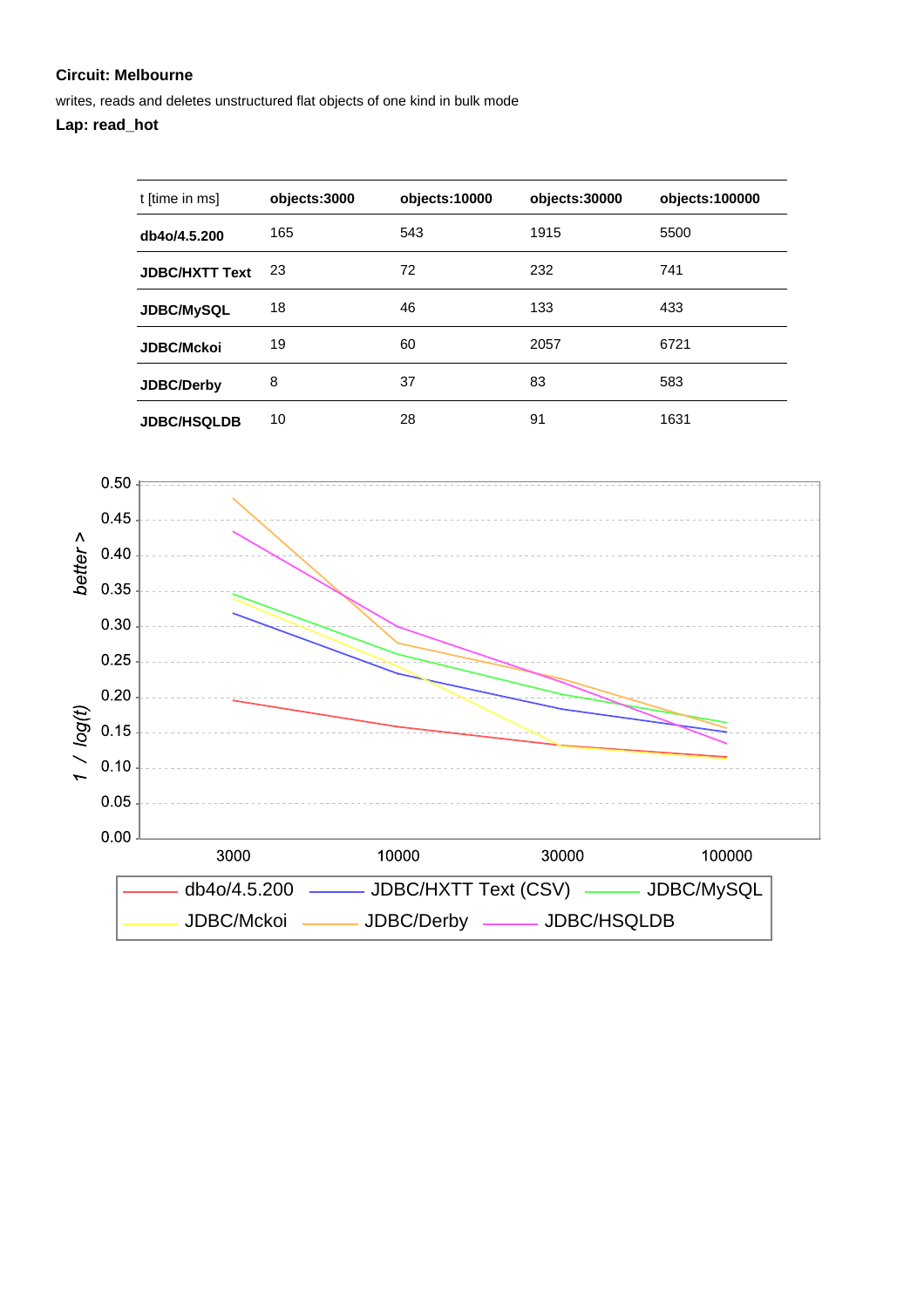writes, reads and deletes unstructured flat objects of one kind in bulk mode

| t [time in ms]        | objects:3000 | objects:10000 | objects:30000 | objects:100000 |
|-----------------------|--------------|---------------|---------------|----------------|
| db4o/4.5.200          | 333          | 744           | 2361          | 7746           |
| <b>JDBC/HXTT Text</b> | 176          | 505           | 1353          | 4556           |
| <b>JDBC/MySQL</b>     | 1            | 1             | 1             | 3              |
| <b>JDBC/Mckoi</b>     | 504          | 1815          | 5476          | 19182          |
| <b>JDBC/Derby</b>     | 255          | 528           | 1721          | 4437           |
| <b>JDBC/HSQLDB</b>    | 72           | 9108          | 9443          | 41180          |

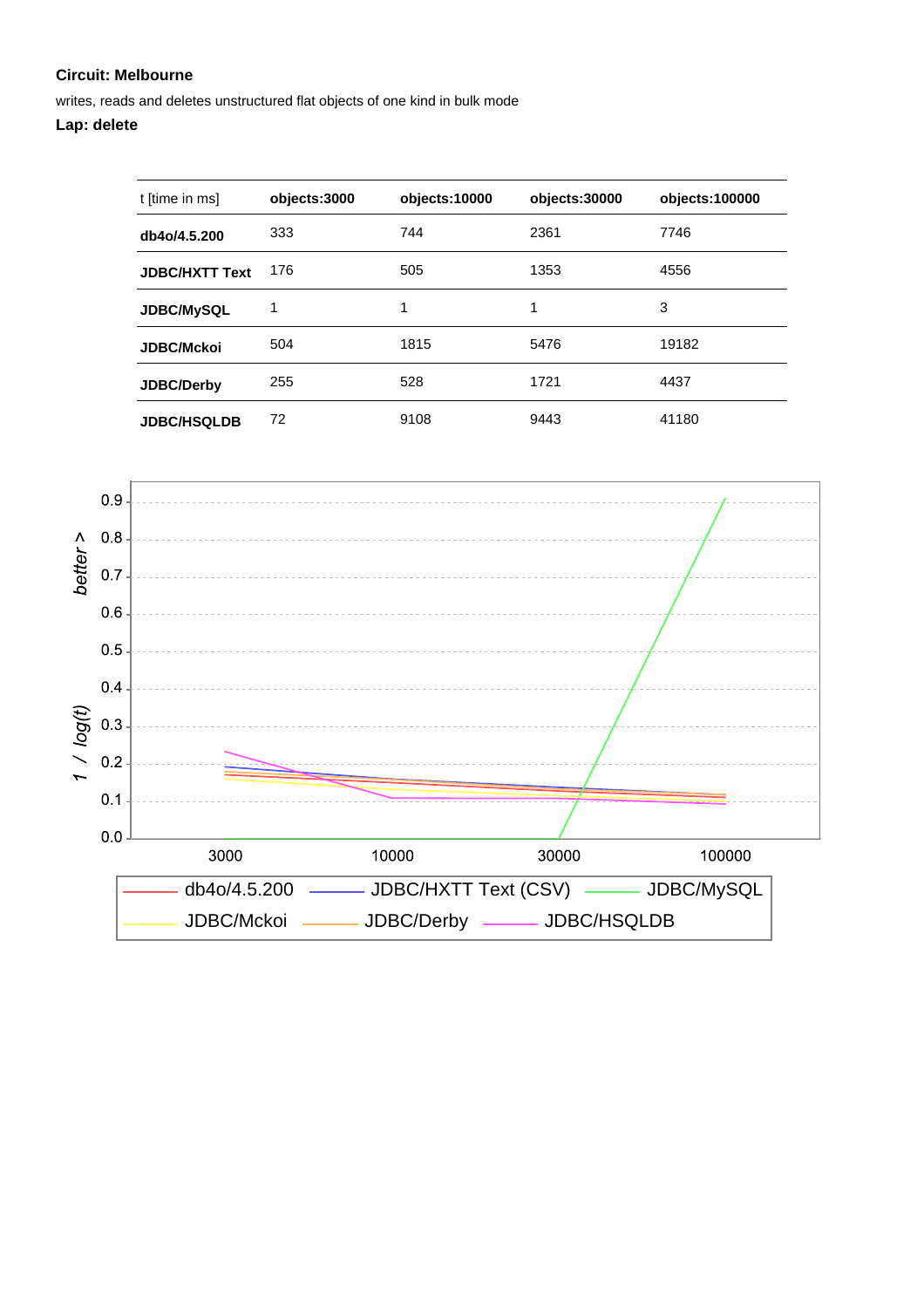writes, reads and then deletes an object tree

| t [time in ms]        | depth:8 | depth:10 | depth:12 | depth:14 |
|-----------------------|---------|----------|----------|----------|
| db4o/4.5.200          | 18      | 78       | 288      | 1450     |
| <b>JDBC/HXTT Text</b> | 136     | 374      | 1187     | 4838     |
| <b>JDBC/MySQL</b>     | 79      | 308      | 951      | 3644     |
| <b>JDBC/Mckoi</b>     | 207     | 555      | 2384     | 10368    |
| <b>JDBC/Derby</b>     | 1429    | 4316     | 15265    | 59827    |
| <b>JDBC/HSQLDB</b>    | 45      | 84       | 205      | 10257    |

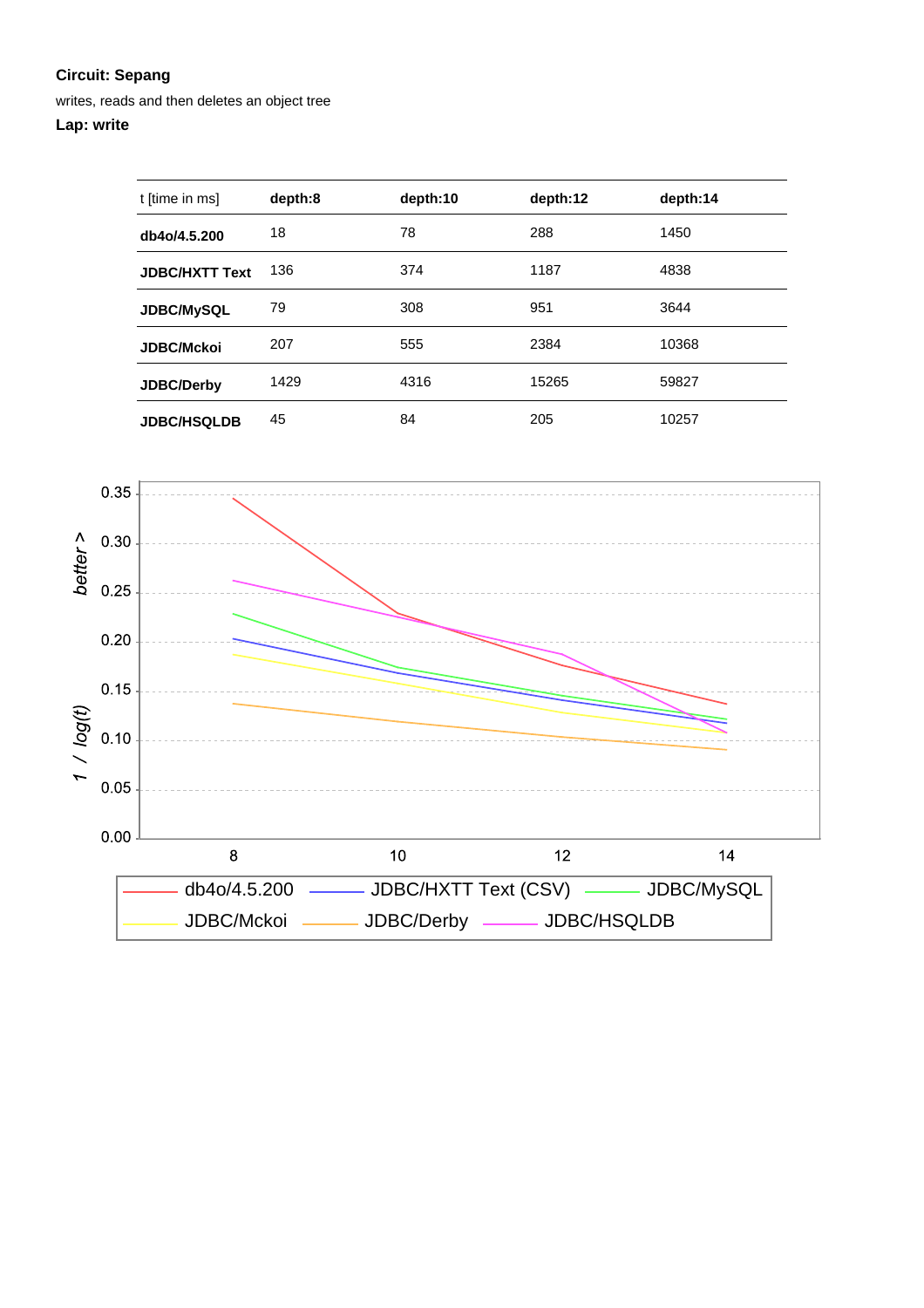writes, reads and then deletes an object tree

## **Lap: read**

| t [time in ms]        | depth:8 | depth:10 | depth:12 | depth:14 |
|-----------------------|---------|----------|----------|----------|
| db4o/4.5.200          | 15      | 53       | 184      | 822      |
| <b>JDBC/HXTT Text</b> | 207     | 378      | 991      | 5540     |
| <b>JDBC/MySQL</b>     | 81      | 260      | 951      | 3839     |
| <b>JDBC/Mckoi</b>     | 270     | 608      | 1851     | 8146     |
| <b>JDBC/Derby</b>     | 1804    | 5355     | 19742    | 79179    |
| <b>JDBC/HSQLDB</b>    | 82      | 122      | 183      | 736      |

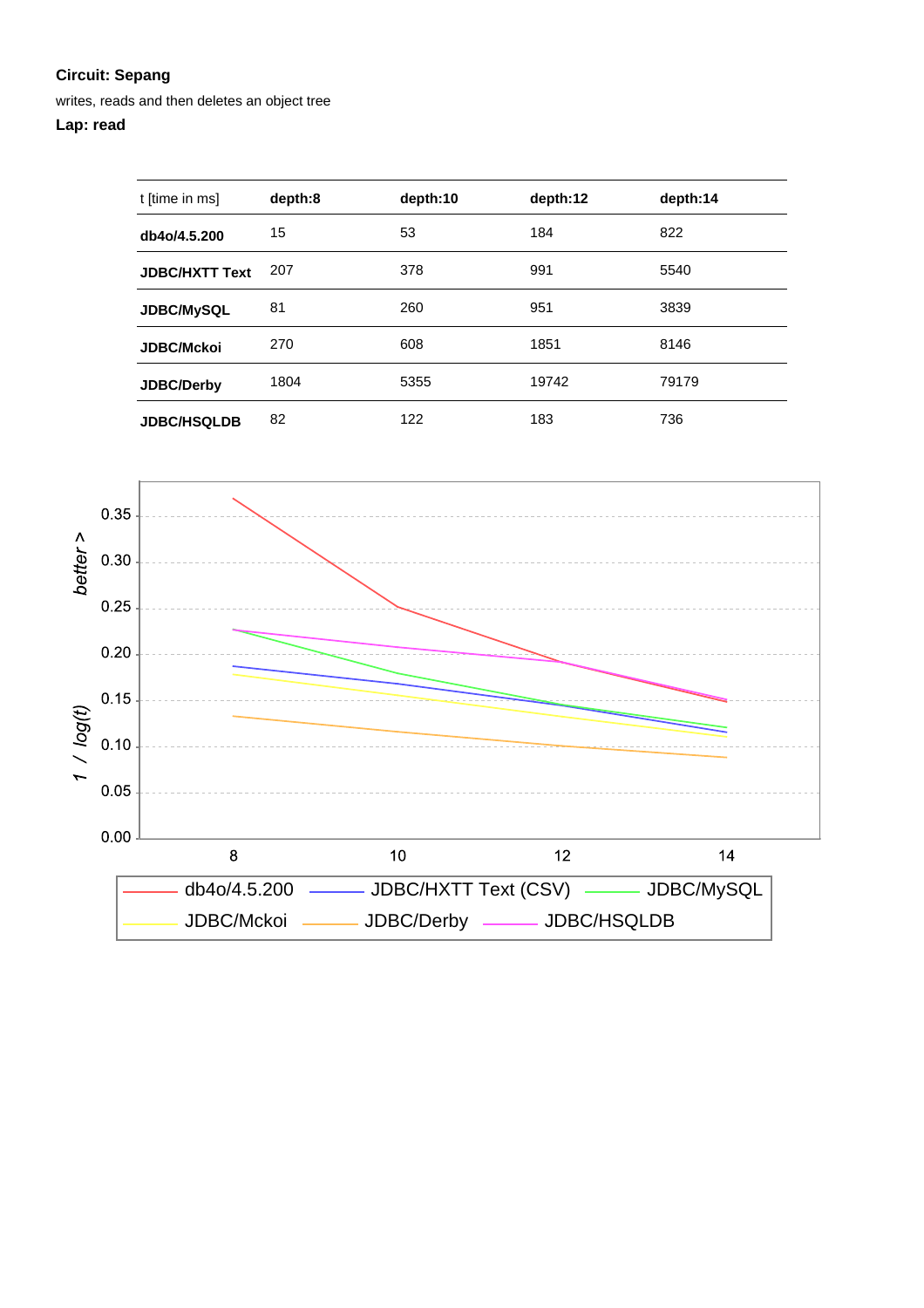writes, reads and then deletes an object tree

## **Lap: read\_hot**

| t [time in ms]        | depth:8 | depth:10       | depth:12 | depth:14 |
|-----------------------|---------|----------------|----------|----------|
| db4o/4.5.200          | 1       | $\overline{4}$ | 22       | 119      |
| <b>JDBC/HXTT Text</b> | 97      | 220            | 1109     | 12443    |
| <b>JDBC/MySQL</b>     | 78      | 236            | 936      | 4142     |
| <b>JDBC/Mckoi</b>     | 177     | 408            | 1604     | 8052     |
| JDBC/Derby            | 1641    | 4889           | 19523    | 79250    |
| <b>JDBC/HSQLDB</b>    | 42      | 43             | 181      | 738      |

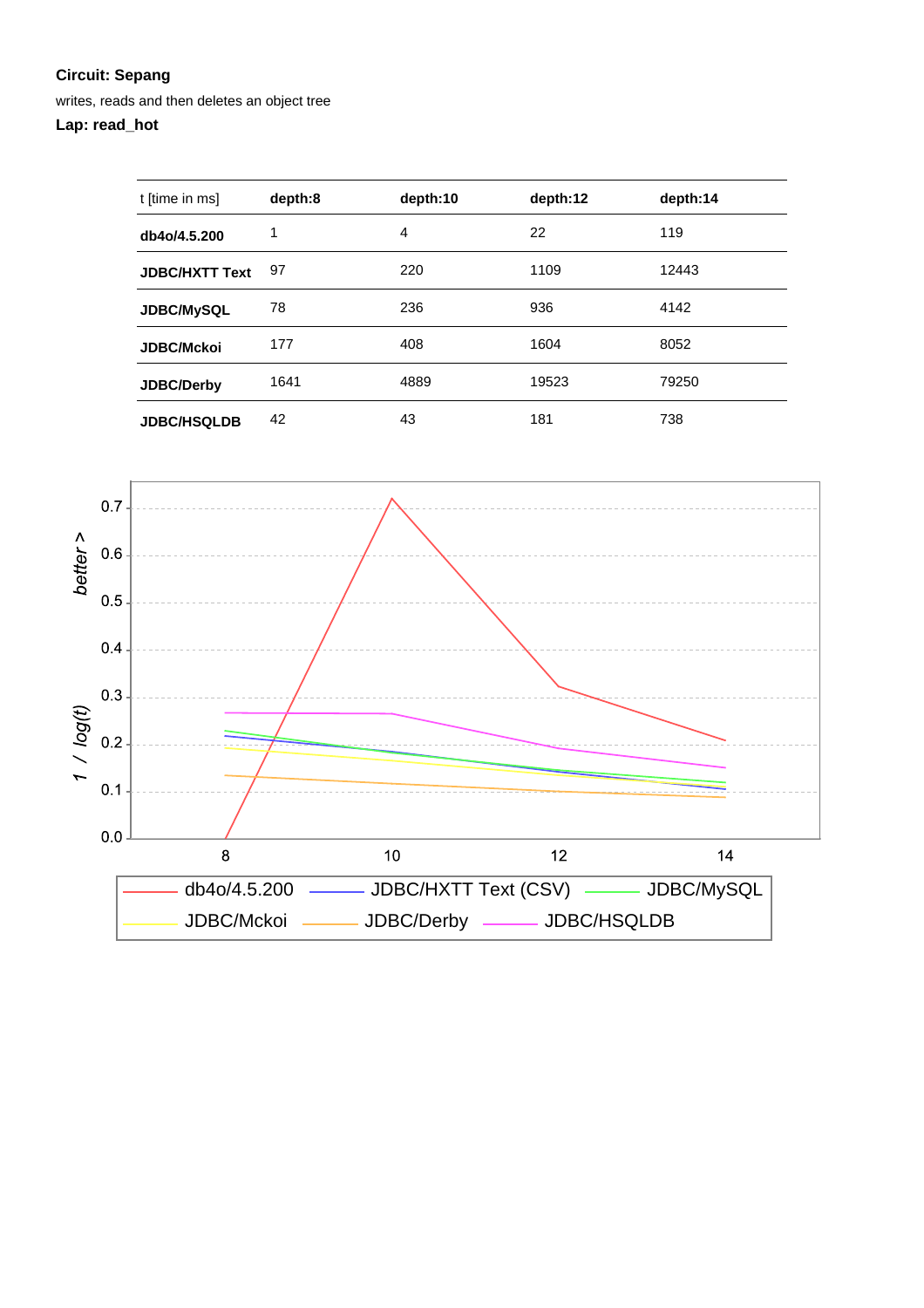writes, reads and then deletes an object tree

| t [time in ms]        | depth:8 | depth:10 | depth:12 | depth:14 |
|-----------------------|---------|----------|----------|----------|
| db4o/4.5.200          | 24      | 104      | 506      | 5681     |
| <b>JDBC/HXTT Text</b> | 165     | 427      | 2040     | 7823     |
| JDBC/MySQL            | 145     | 512      | 1961     | 7749     |
| <b>JDBC/Mckoi</b>     | 366     | 1053     | 4487     | 17537    |
| <b>JDBC/Derby</b>     | 3323    | 9967     | 39851    | 158032   |
| <b>JDBC/HSQLDB</b>    | 49      | 88       | 328      | 10632    |

![](_page_8_Figure_4.jpeg)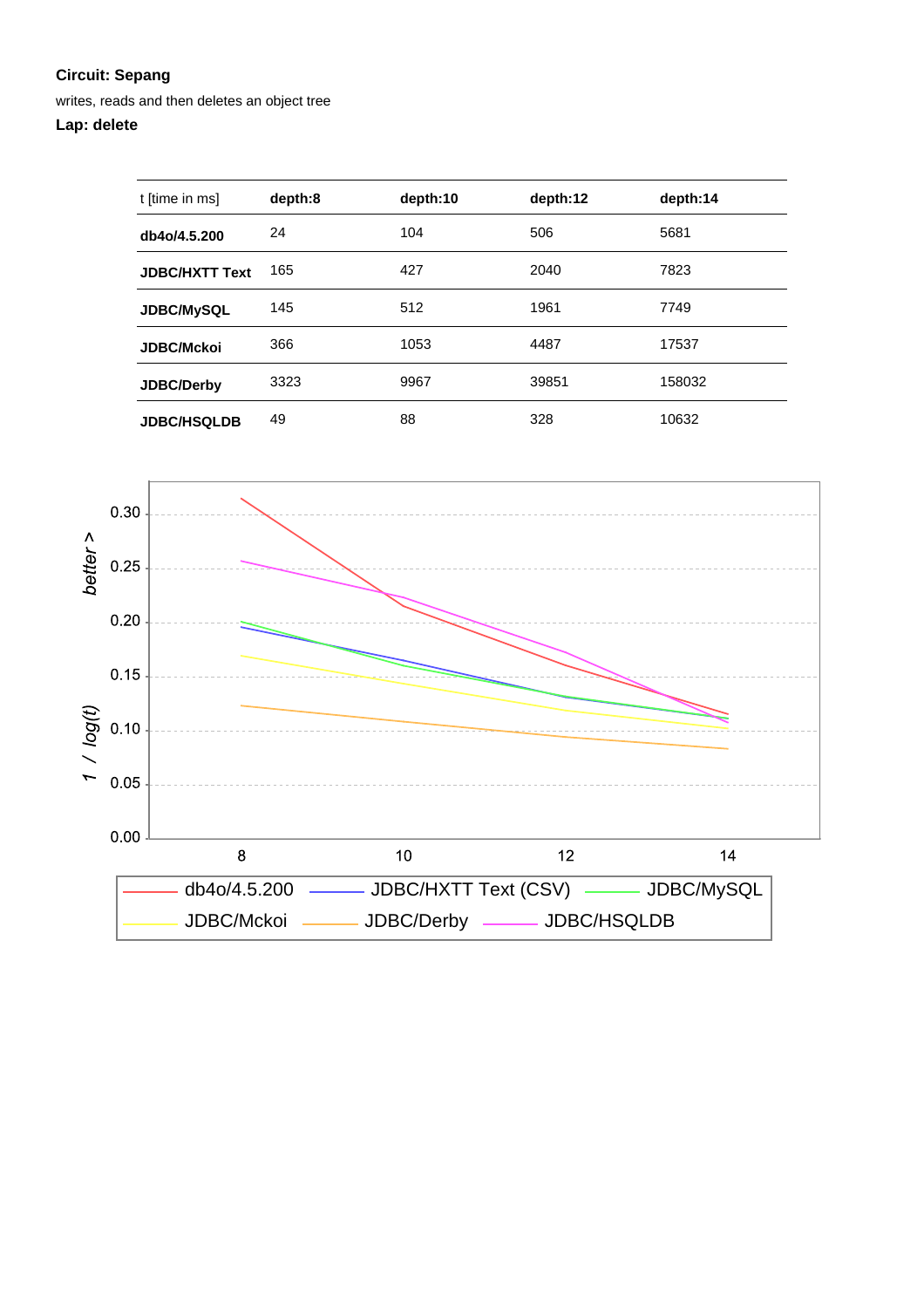write, query, update and delete simple flat objects individually

| t [time in ms]        | selects:900<br>objects:1000<br>updates:100 | selects:900<br>objects:3000<br>updates:100 | selects:900<br>objects:10000<br>updates:100 | selects:900<br>objects:30000<br>updates:100 |
|-----------------------|--------------------------------------------|--------------------------------------------|---------------------------------------------|---------------------------------------------|
| db4o/4.5.200          | 259                                        | 832                                        | 3086                                        | 11386                                       |
| <b>JDBC/HXTT Text</b> | 188                                        | 507                                        | 1806                                        | 5677                                        |
| <b>JDBC/MySQL</b>     | 391                                        | 1171                                       | 3928                                        | 11876                                       |
| <b>JDBC/Mckoi</b>     | 378                                        | 1210                                       | 4656                                        | 14562                                       |
| <b>JDBC/Derby</b>     | 237                                        | 716                                        | 2280                                        | 7471                                        |
| <b>JDBC/HSQLDB</b>    | 20                                         | 82                                         | 9555                                        | 19765                                       |

![](_page_9_Figure_4.jpeg)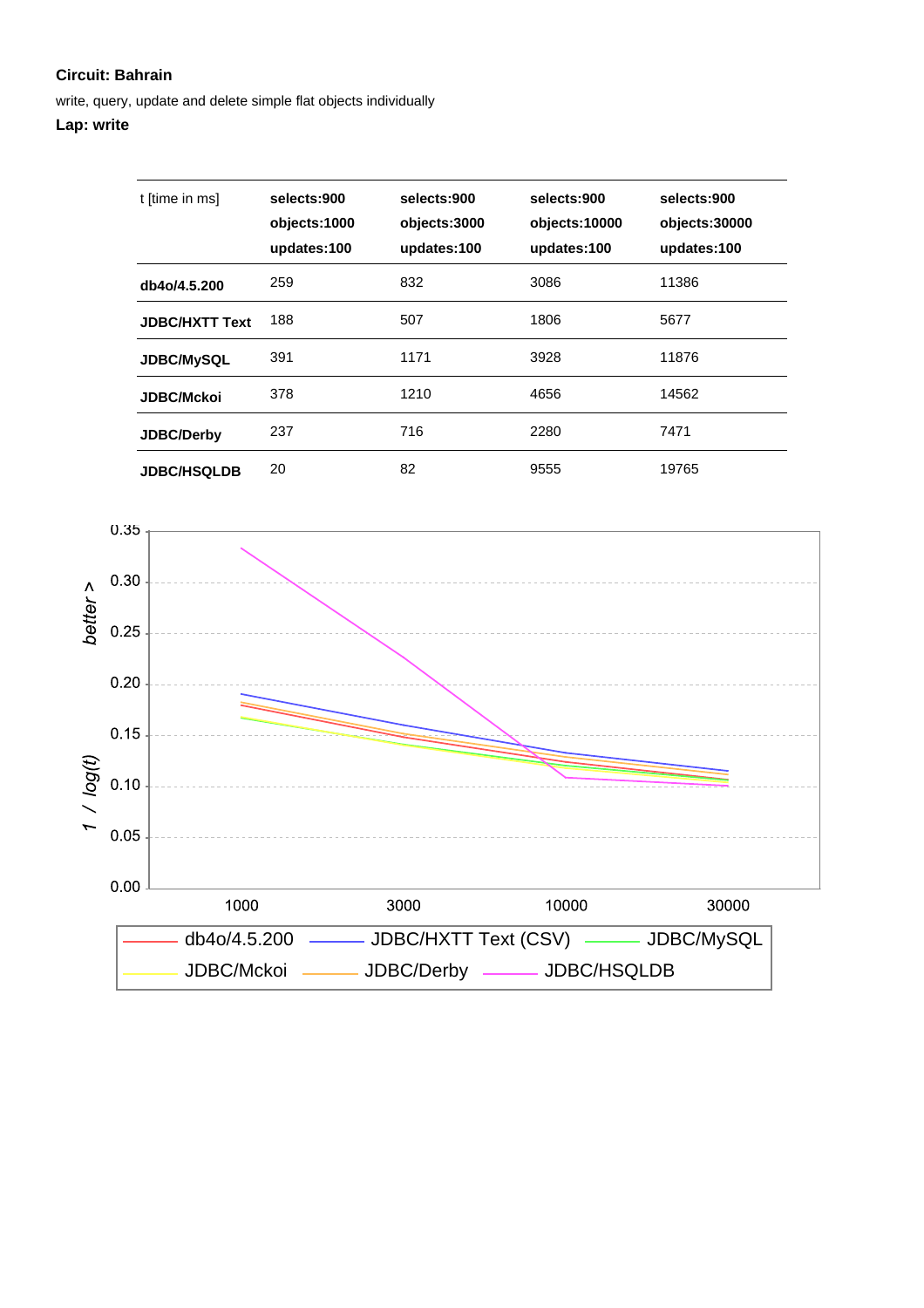write, query, update and delete simple flat objects individually

**Lap: query\_indexed\_string**

| t [time in ms]        | selects:900<br>objects:1000<br>updates:100 | selects:900<br>objects:3000<br>updates:100 | selects:900<br>objects:10000<br>updates:100 | selects:900<br>objects:30000<br>updates:100 |
|-----------------------|--------------------------------------------|--------------------------------------------|---------------------------------------------|---------------------------------------------|
| db4o/4.5.200          | 300                                        | 238                                        | 242                                         | 255                                         |
| <b>JDBC/HXTT Text</b> | 514                                        | 251                                        | 256                                         | 266                                         |
| <b>JDBC/MySQL</b>     | 271                                        | 281                                        | 284                                         | 271                                         |
| <b>JDBC/Mckoi</b>     | 432                                        | 432                                        | 479                                         | 905                                         |
| <b>JDBC/Derby</b>     | 5446                                       | 5494                                       | 5451                                        | 5350                                        |
| <b>JDBC/HSQLDB</b>    | 44                                         | 52                                         | 60                                          | 69                                          |

![](_page_10_Figure_4.jpeg)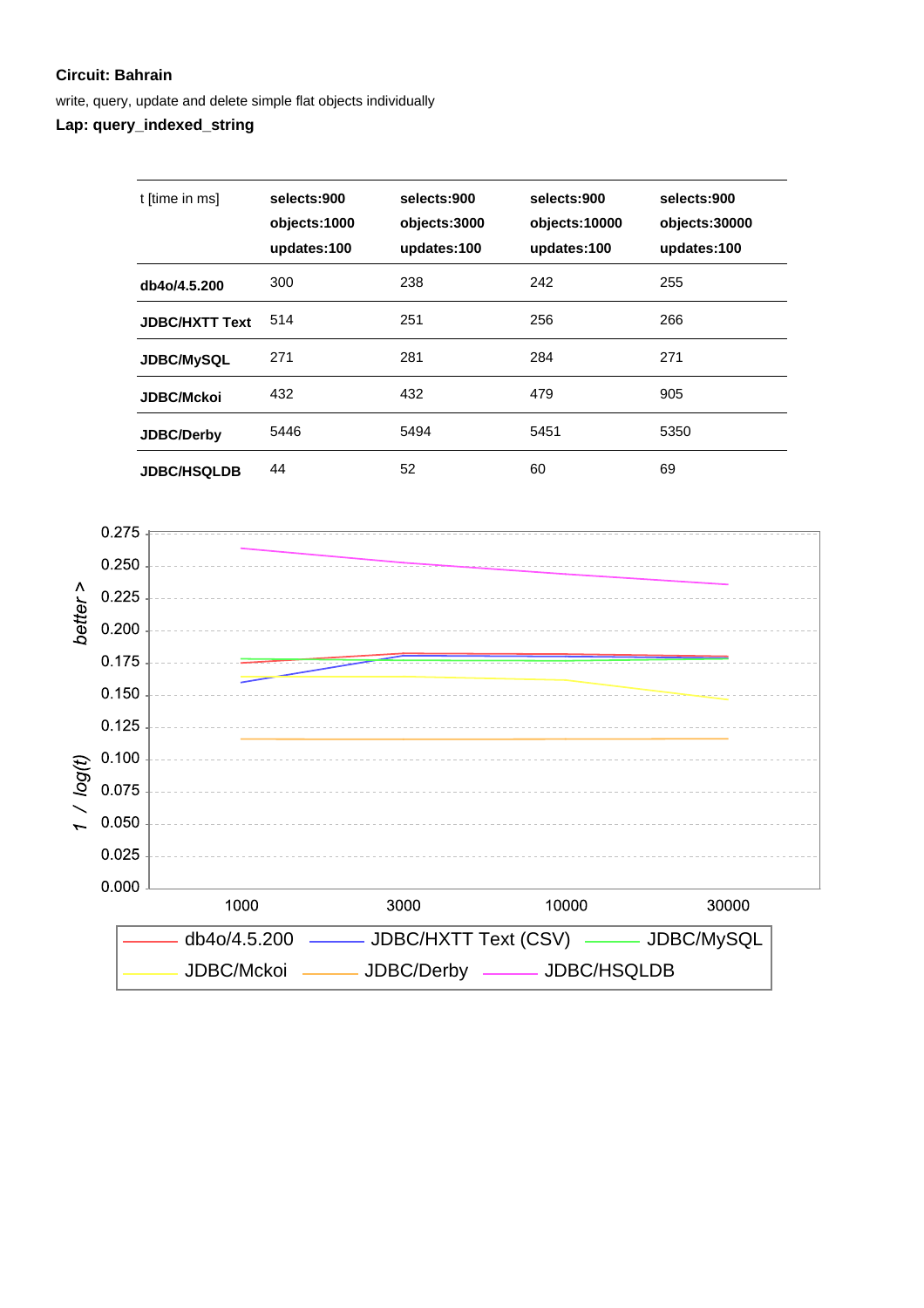write, query, update and delete simple flat objects individually

## **Lap: query\_string**

| t [time in ms]        | selects:900<br>objects:1000<br>updates:100 | selects:900<br>objects:3000<br>updates:100 | selects:900<br>objects:10000<br>updates:100 | selects:900<br>objects:30000<br>updates:100 |
|-----------------------|--------------------------------------------|--------------------------------------------|---------------------------------------------|---------------------------------------------|
| db4o/4.5.200          | 16869                                      | 46755                                      | 166017                                      | 539610                                      |
| <b>JDBC/HXTT Text</b> | 2993                                       | 8207                                       | 26412                                       | 77542                                       |
| <b>JDBC/MySQL</b>     | 896                                        | 2229                                       | 6882                                        | 18921                                       |
| <b>JDBC/Mckoi</b>     | 424                                        | 746                                        | 486                                         | 542                                         |
| <b>JDBC/Derby</b>     | 5744                                       | 7460                                       | 13663                                       | 30550                                       |
| <b>JDBC/HSQLDB</b>    | 685                                        | 2483                                       | 8110                                        | 26263                                       |

![](_page_11_Figure_4.jpeg)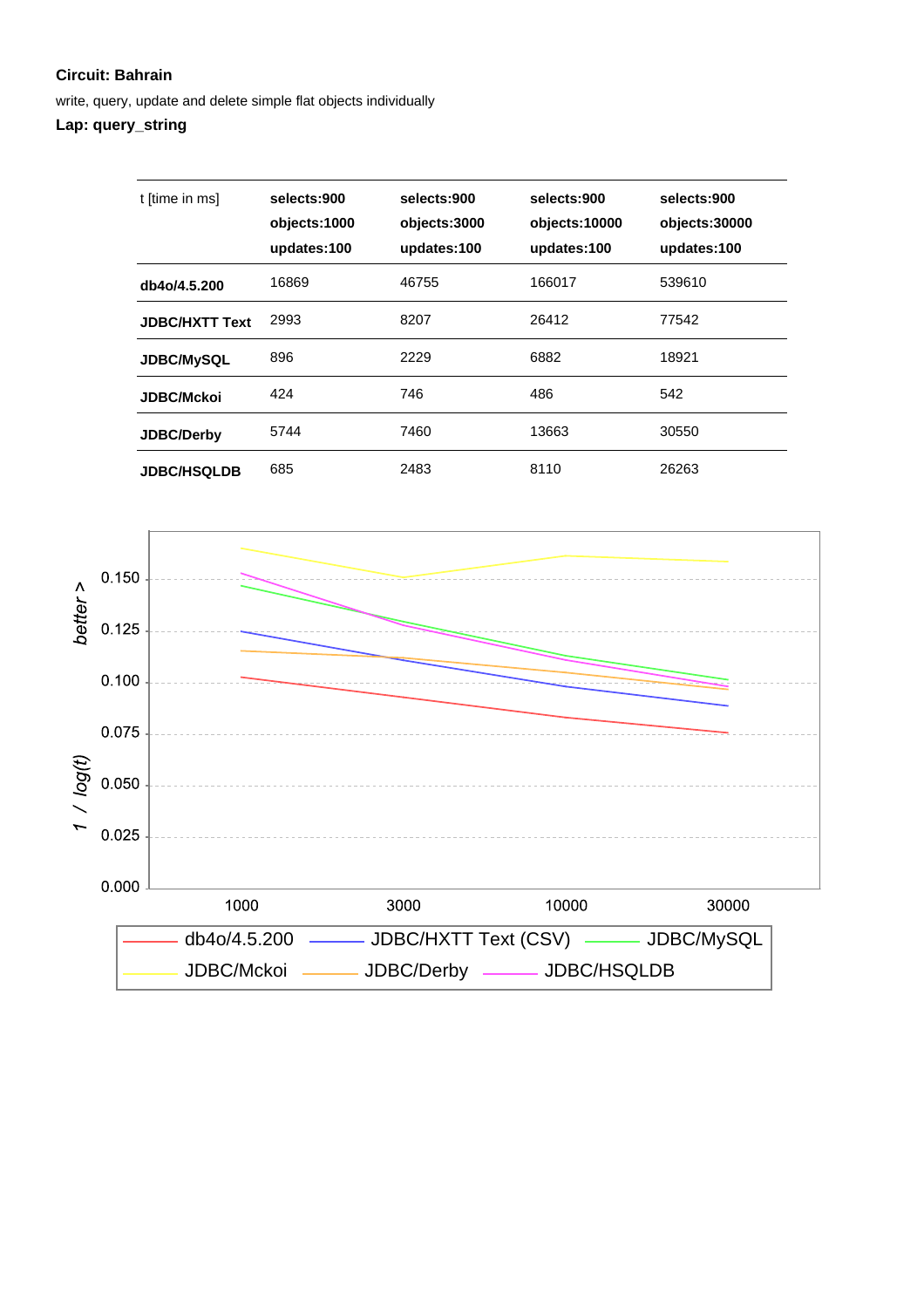write, query, update and delete simple flat objects individually

**Lap: query\_indexed\_int**

| t [time in ms]        | selects:900<br>objects:1000<br>updates:100 | selects:900<br>objects:3000<br>updates:100 | selects:900<br>objects:10000<br>updates:100 | selects:900<br>objects:30000<br>updates:100 |
|-----------------------|--------------------------------------------|--------------------------------------------|---------------------------------------------|---------------------------------------------|
| db4o/4.5.200          | 161                                        | 134                                        | 143                                         | 167                                         |
| <b>JDBC/HXTT Text</b> | 240                                        | 239                                        | 244                                         | 236                                         |
| <b>JDBC/MySQL</b>     | 271                                        | 263                                        | 256                                         | 275                                         |
| <b>JDBC/Mckoi</b>     | 418                                        | 406                                        | 410                                         | 694                                         |
| <b>JDBC/Derby</b>     | 5445                                       | 5411                                       | 5358                                        | 5327                                        |
| <b>JDBC/HSQLDB</b>    | 49                                         | 41                                         | 47                                          | 39                                          |

![](_page_12_Figure_4.jpeg)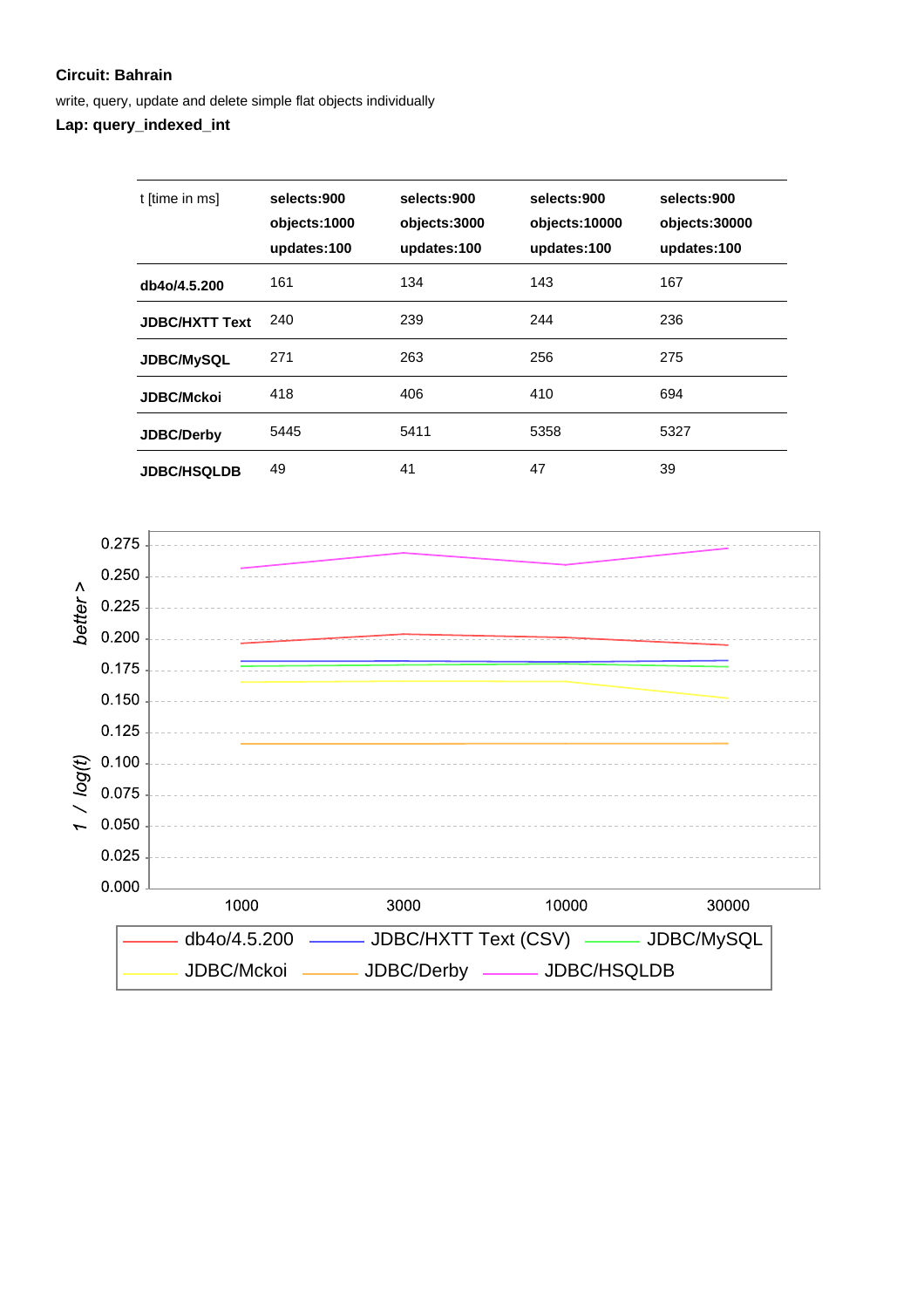write, query, update and delete simple flat objects individually

## **Lap: update**

| t [time in ms]        | selects:900<br>objects:1000<br>updates:100 | selects:900<br>objects:3000<br>updates:100 | selects:900<br>objects:10000<br>updates:100 | selects:900<br>objects:30000<br>updates:100 |
|-----------------------|--------------------------------------------|--------------------------------------------|---------------------------------------------|---------------------------------------------|
| db4o/4.5.200          | 73                                         | 76                                         | 91                                          | 117                                         |
| <b>JDBC/HXTT Text</b> | 18                                         | 16                                         | 17                                          | 25                                          |
| <b>JDBC/MySQL</b>     | 44                                         | 45                                         | 54                                          | 85                                          |
| <b>JDBC/Mckoi</b>     | 85                                         | 85                                         | 100                                         | 125                                         |
| <b>JDBC/Derby</b>     | 48                                         | 53                                         | 49                                          | 45                                          |
| <b>JDBC/HSQLDB</b>    | 20                                         | 11                                         | 19                                          | 40                                          |

![](_page_13_Figure_4.jpeg)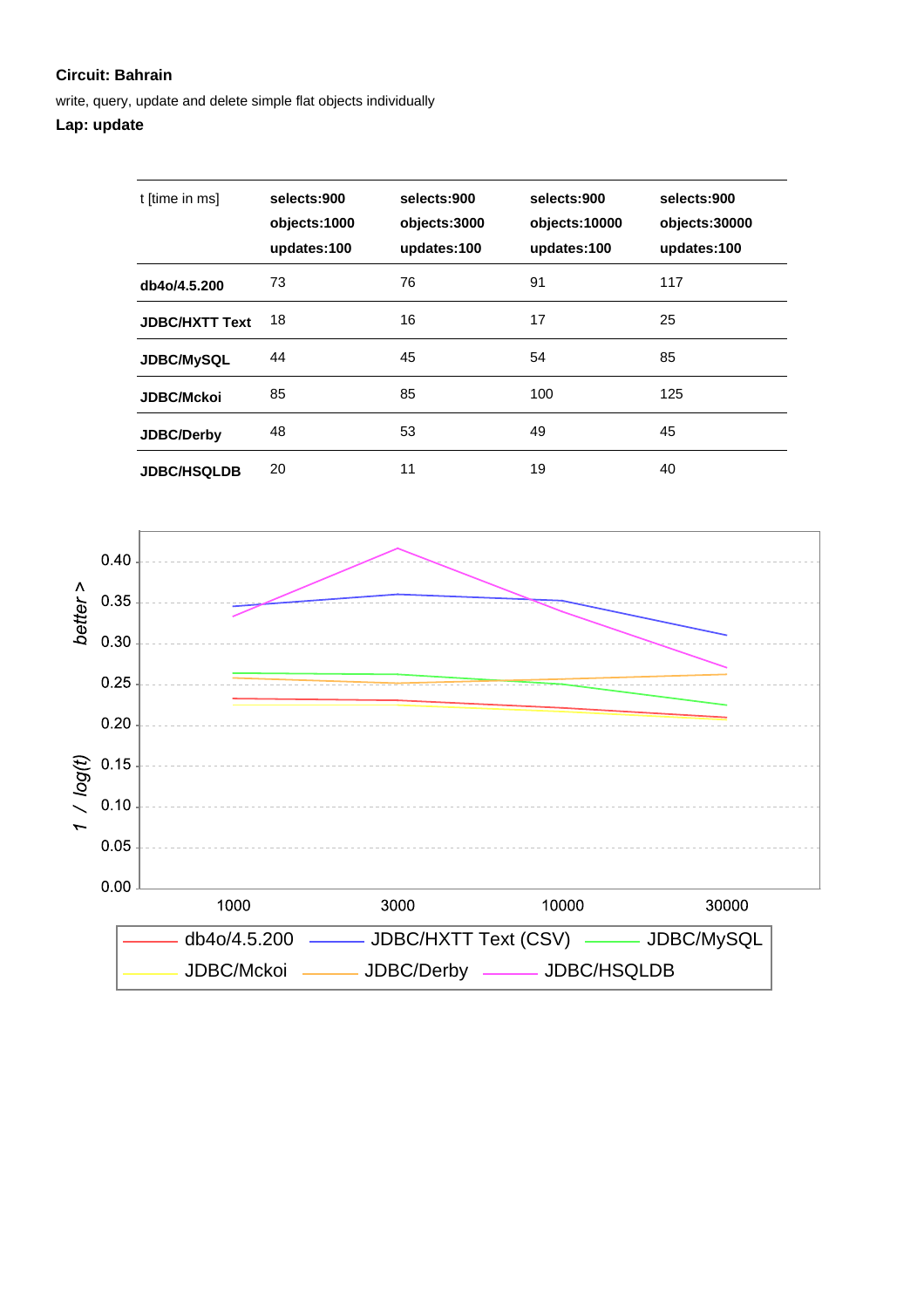write, query, update and delete simple flat objects individually

| t [time in ms]        | selects:900<br>objects:1000<br>updates:100 | selects:900<br>objects:3000<br>updates:100 | selects:900<br>objects:10000<br>updates:100 | selects:900<br>objects:30000<br>updates:100 |
|-----------------------|--------------------------------------------|--------------------------------------------|---------------------------------------------|---------------------------------------------|
| db4o/4.5.200          | 409                                        | 1333                                       | 5180                                        | 15879                                       |
| <b>JDBC/HXTT Text</b> | 105                                        | 313                                        | 1051                                        | 3520                                        |
| <b>JDBC/MySQL</b>     | 389                                        | 1117                                       | 3807                                        | 11603                                       |
| <b>JDBC/Mckoi</b>     | 449                                        | 1296                                       | 4769                                        | 14583                                       |
| <b>JDBC/Derby</b>     | 284                                        | 832                                        | 2711                                        | 8020                                        |
| <b>JDBC/HSQLDB</b>    | 23                                         | 55                                         | 187                                         | 10007                                       |

![](_page_14_Figure_4.jpeg)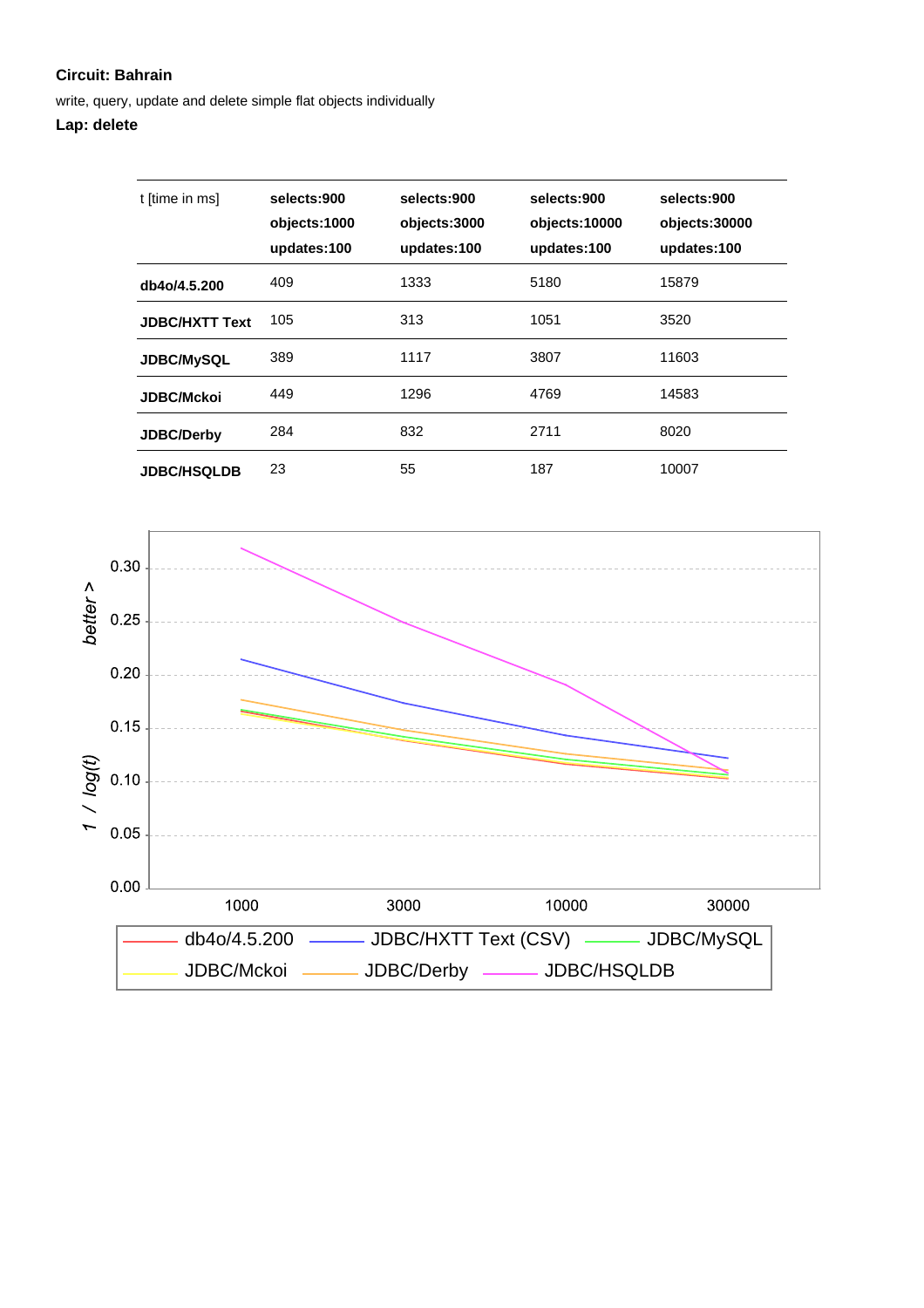#### **Circuit: Imola**

retrieves objects by native id

## **Lap: retrieve**

| t [time in ms]        | selects:5000<br>objects:10000 | selects:5000<br>objects:30000 | selects:5000<br>objects:80000 | selects:5000<br>objects:100000 |
|-----------------------|-------------------------------|-------------------------------|-------------------------------|--------------------------------|
| db4o/4.5.200          | 259                           | 249                           | 248                           | 244                            |
| <b>JDBC/HXTT Text</b> | 320                           | 309                           | 307                           | 304                            |
| <b>JDBC/MySQL</b>     | 1705                          | 1783                          | 1708                          | 1672                           |
| <b>JDBC/Mckoi</b>     | 1534                          | 1530                          | 1536                          | 1557                           |
| <b>JDBC/Derby</b>     | 469                           | 508                           | 501                           | 506                            |
| <b>JDBC/HSQLDB</b>    | 67                            | 50                            | 143                           | 118                            |

![](_page_15_Figure_4.jpeg)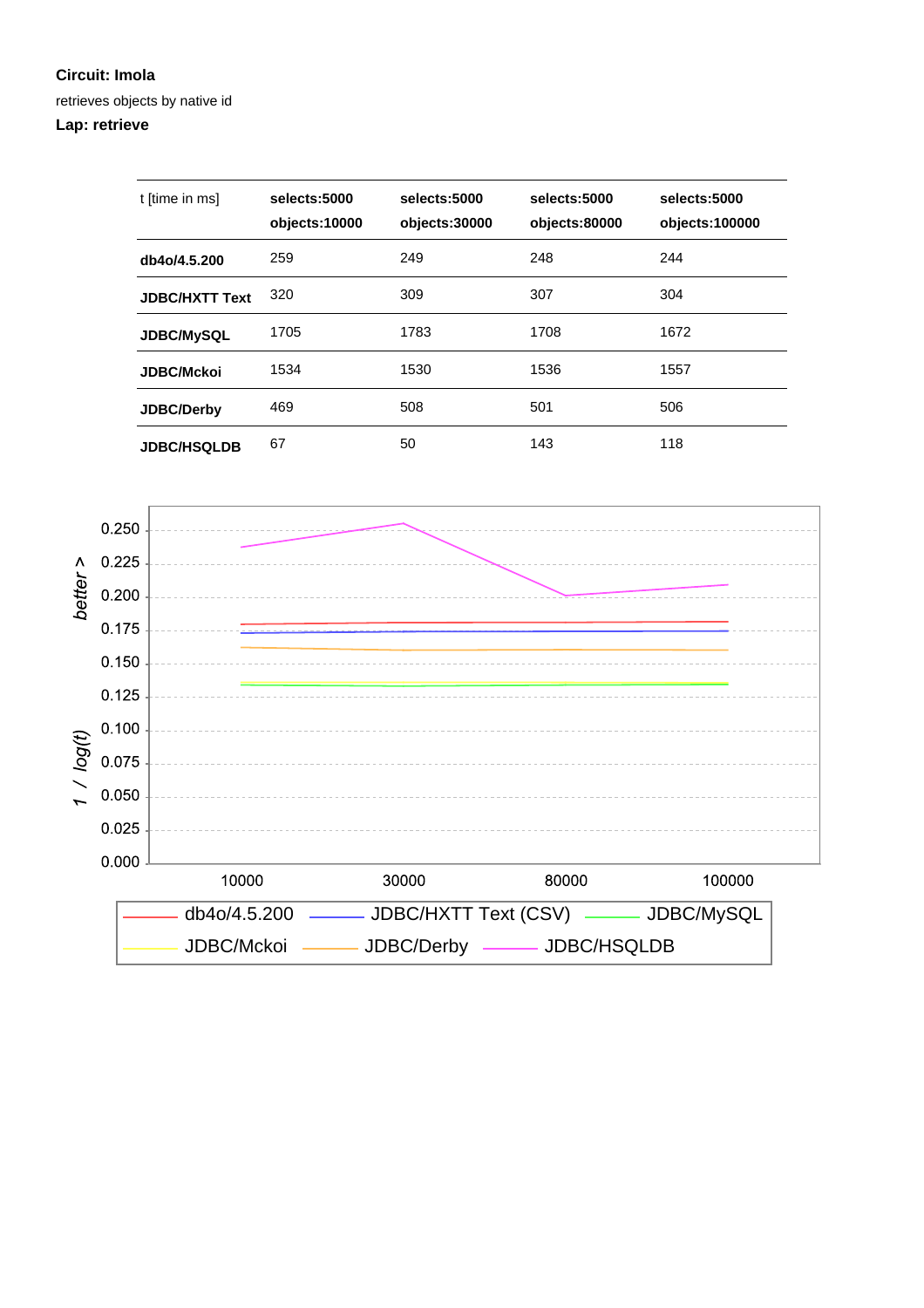writes, reads, queries and deletes objects with a 5 level inheritance structure

| t [time in ms]        | selects:100<br>objects:1000 | selects:100<br>objects:3000 | selects:100<br>objects:8000 | selects:100<br>objects:10000 |
|-----------------------|-----------------------------|-----------------------------|-----------------------------|------------------------------|
| db4o/4.5.200          | 69                          | 217                         | 580                         | 757                          |
| <b>JDBC/HXTT Text</b> | 672                         | 1764                        | 5102                        | 6572                         |
| <b>JDBC/MySQL</b>     | 1814                        | 5180                        | 14397                       | 17466                        |
| <b>JDBC/Mckoi</b>     | 2086                        | 6895                        | 33308                       | 20840                        |
| <b>JDBC/Derby</b>     | 860                         | 2854                        | 6558                        | 8127                         |
| <b>JDBC/HSQLDB</b>    | 98                          | 322                         | 20807                       | 21083                        |

![](_page_16_Figure_4.jpeg)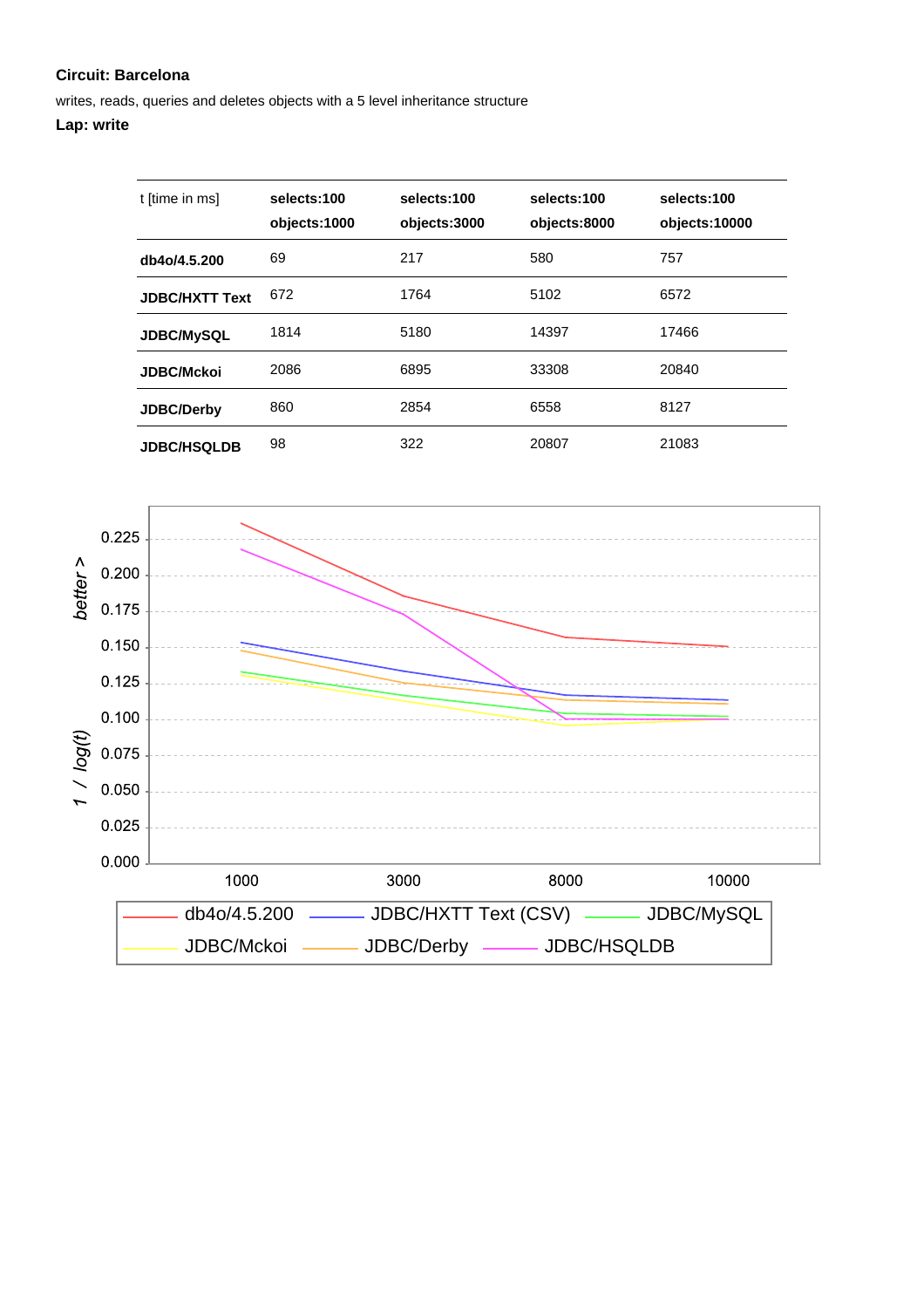writes, reads, queries and deletes objects with a 5 level inheritance structure

## **Lap: read**

| t [time in ms]        | selects:100<br>objects:1000 | selects:100<br>objects:3000 | selects:100<br>objects:8000 | selects:100<br>objects:10000 |
|-----------------------|-----------------------------|-----------------------------|-----------------------------|------------------------------|
| db4o/4.5.200          | 49                          | 108                         | 291                         | 364                          |
| <b>JDBC/HXTT Text</b> | 201                         | 543                         | 1878                        | 2251                         |
| <b>JDBC/MySQL</b>     | 16352                       | 5392                        | 4364                        | 5336                         |
| <b>JDBC/Mckoi</b>     | 1227                        | 4010                        | 34                          | 42                           |
| JDBC/Derby            | 4352                        | 37295                       | 5608781                     | 586539                       |
| <b>JDBC/HSQLDB</b>    | 40                          | 173                         | 360                         | 556                          |

![](_page_17_Figure_4.jpeg)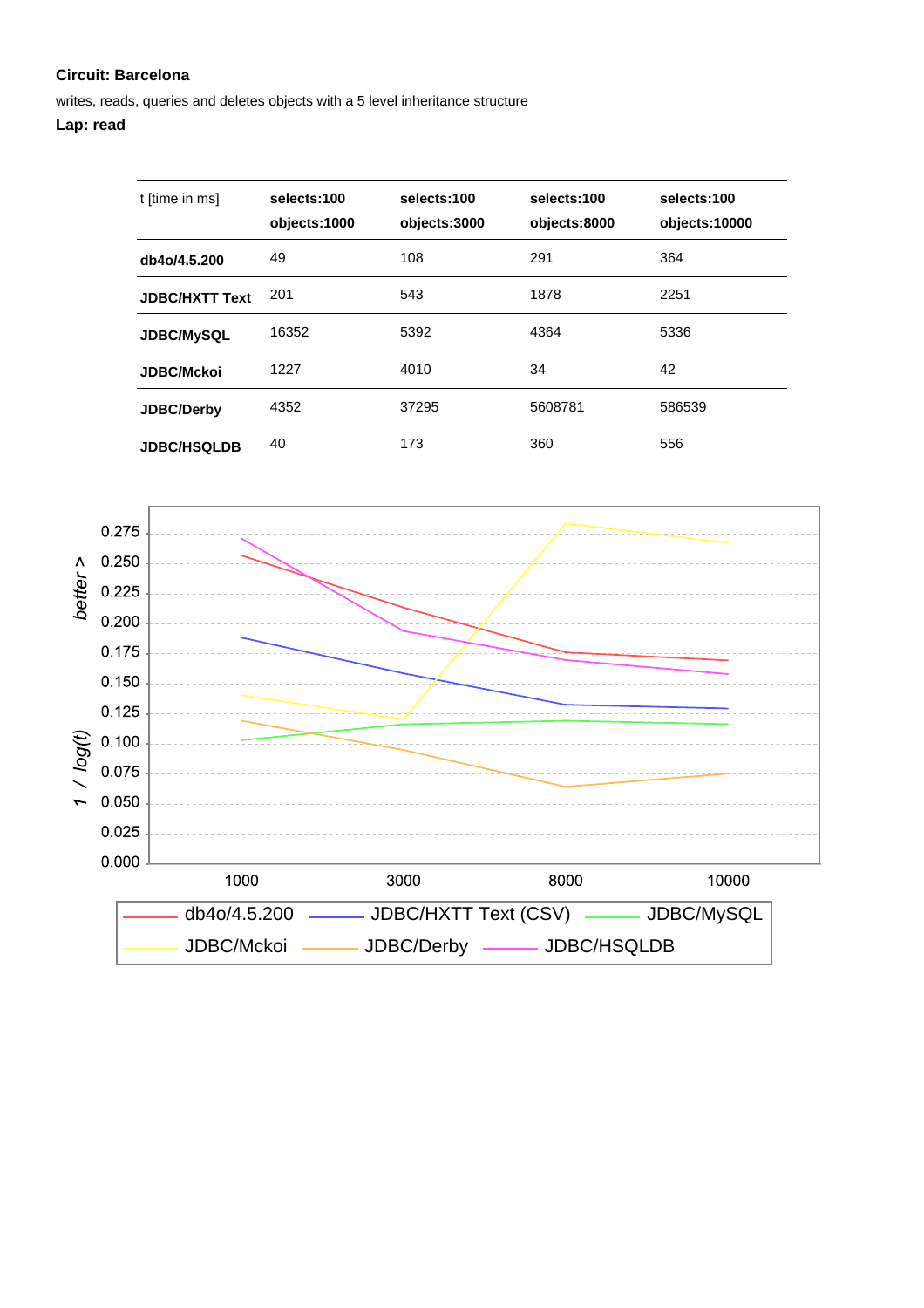writes, reads, queries and deletes objects with a 5 level inheritance structure

## **Lap: query**

| t [time in ms]        | selects:100<br>objects:1000 | selects:100<br>objects:3000 | selects:100<br>objects:8000 | selects:100<br>objects:10000 |
|-----------------------|-----------------------------|-----------------------------|-----------------------------|------------------------------|
| db4o/4.5.200          | 20                          | 21                          | 22                          | 21                           |
| <b>JDBC/HXTT Text</b> | 19                          | 16                          | 14                          | 14                           |
| <b>JDBC/MySQL</b>     | 49                          | 48                          | 49                          | 50                           |
| <b>JDBC/Mckoi</b>     | 1391                        | 4556                        | 630                         | 34                           |
| JDBC/Derby            | 602                         | 871                         | 2471                        | 9007                         |
| <b>JDBC/HSQLDB</b>    | 1407                        | 5206                        | 11440                       | 15785                        |

![](_page_18_Figure_4.jpeg)